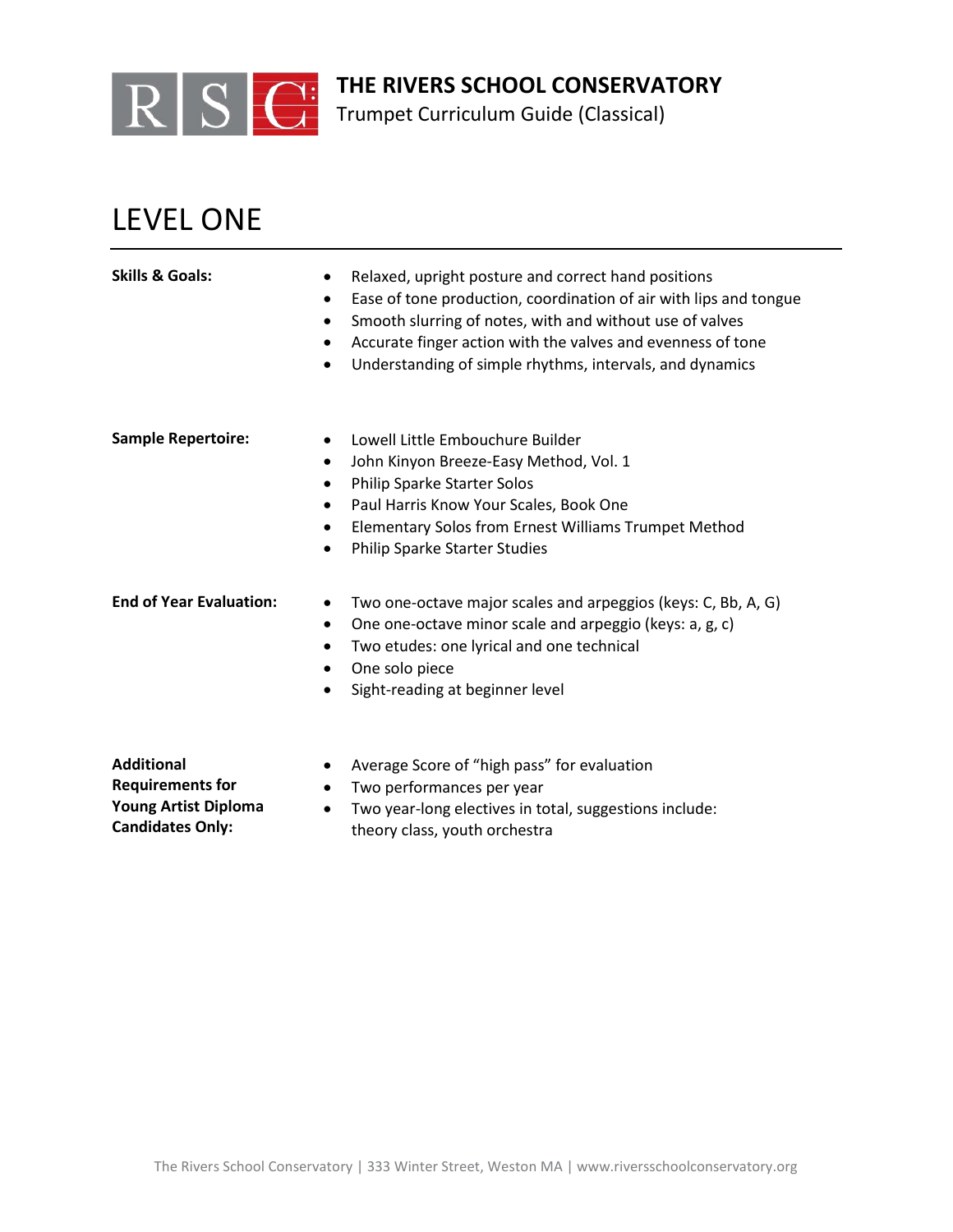

Trumpet Curriculum Guide (Classical)

## LEVEL TWO

| <b>Skills &amp; Goals:</b>                   | Develop finger facility with extensive scale and chromatic studies<br>$\bullet$<br>Increase wind power with long-phrase "Flow Studies"<br>$\bullet$<br>Strengthen embouchure with Lip Slurs and Dynamic Shading studies<br>$\bullet$<br>Increase tongue control, speed, and dexterity<br>$\bullet$<br>Extend range to sustain comfortably fourth-space E<br>$\bullet$<br>Begin basic double and triple tongue studies<br>$\bullet$ |
|----------------------------------------------|------------------------------------------------------------------------------------------------------------------------------------------------------------------------------------------------------------------------------------------------------------------------------------------------------------------------------------------------------------------------------------------------------------------------------------|
| <b>Sample Repertoire:</b>                    | H.A. VanderCook Trumpet Stars, Book I<br>$\bullet$<br>Charles Gouse Learn To Play The trumpet, Book I<br>$\bullet$<br>Vincent Cichowicz Long-Tone Studies<br>$\bullet$<br>Sean O'Loughlin My First Clarke<br>$\bullet$<br>Robert E. Foster My First Arban<br>$\bullet$<br>VanderCook Trumpet Etudes<br>$\bullet$<br>Harold Mitchell Trumpet Method, Vol. I<br>$\bullet$                                                            |
| <b>End of Year Evaluation:</b>               | Two one-octave major scales and arpeggios, with relative minor scales<br>$\bullet$<br>(keys: $Bb/g$ , $C/a$ , $Db$ , $Eb/c$ )<br>Chromatic scale, one octave, chromatic scale in triplets<br>$\bullet$<br>Two etudes: one lyrical, one technical<br>One solo piece<br>$\bullet$<br>Sight-reading at Level One                                                                                                                      |
| <b>Additional</b><br><b>Requirements for</b> | Average score of "high pass" for evaluation<br>Three performances per year<br>$\bullet$                                                                                                                                                                                                                                                                                                                                            |

• Three year-long electives in total, suggestions include: Theory Class, Chamber Music, Youth Orchestra

**Young Artist Diploma Candidates Only:**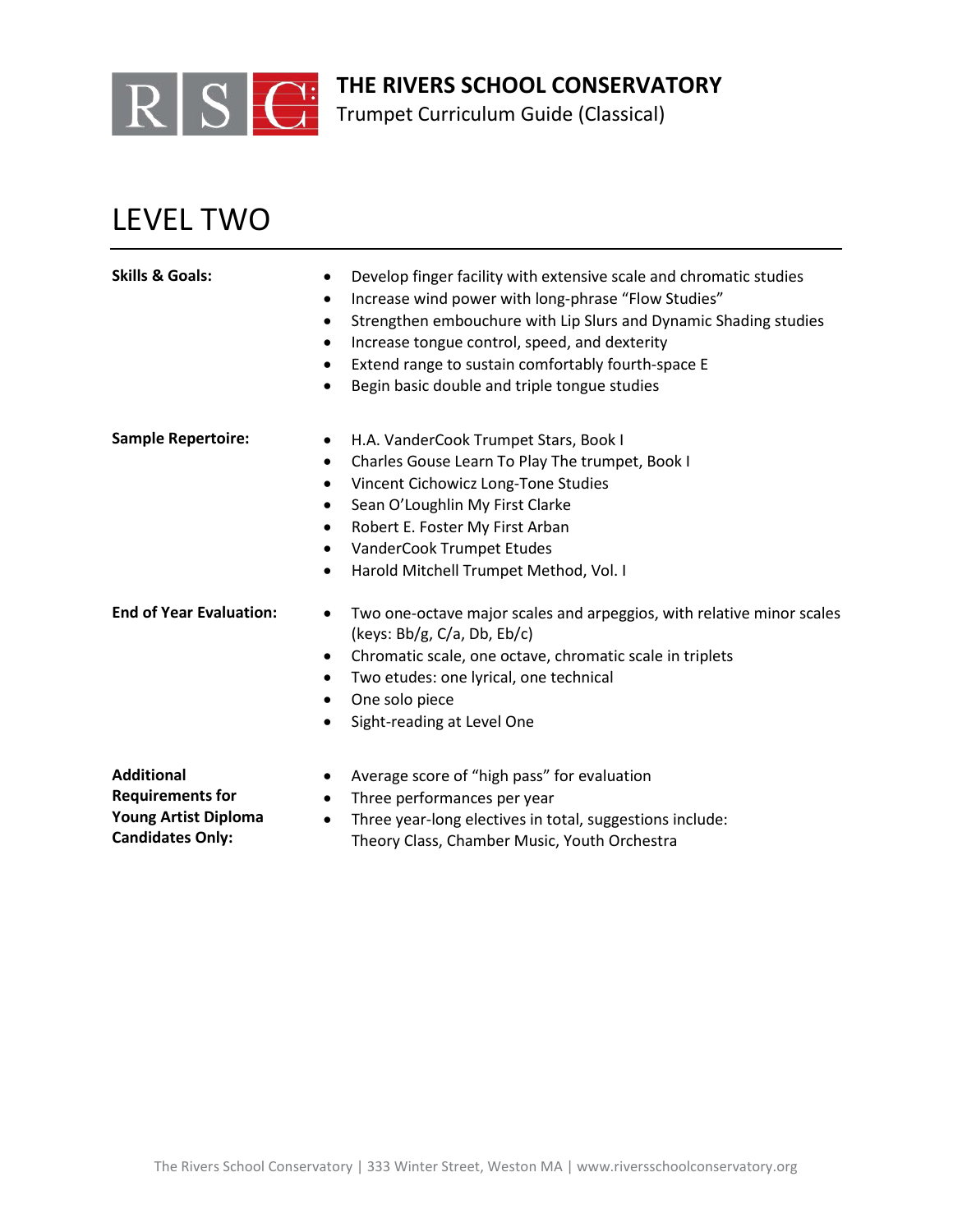

Trumpet Curriculum Guide (Classical)

## LEVEL THREE

| <b>Skills &amp; Goals:</b>     | Become more relaxed, with stronger sound, wider range, and more<br>$\bullet$<br>technical command |
|--------------------------------|---------------------------------------------------------------------------------------------------|
|                                | Expand range using Lip Slurs, Flow Studies, and scales<br>$\bullet$                               |
|                                | Increase dynamic control, using "sudden-dynamic-change" practice<br>$\bullet$                     |
|                                | Unify sound quality between lower and higher notes; vibrato<br>$\bullet$                          |
|                                | Begin learning scales in thirds<br>$\bullet$                                                      |
|                                | Play tonguing speed studies for increased facility<br>$\bullet$                                   |
| <b>Sample Repertoire:</b>      | Herbert L. Clarke Elementary Studies<br>$\bullet$                                                 |
|                                | Philip Sparke Skillful Studies<br>$\bullet$                                                       |
|                                | <b>Ernest Williams Little Classics for Trumpet</b><br>$\bullet$                                   |
|                                | <b>Robert Getchell First Book of Practical Studies</b><br>$\bullet$                               |
|                                | Jay Lichtman, editor, Transposition Studies<br>$\bullet$                                          |
|                                | Del Staigers Technical Drills for Finger Facility<br>$\bullet$                                    |
|                                | Arban's Complete Method for Trumpet/Cornet<br>$\bullet$                                           |
| <b>End of Year Evaluation:</b> | One two-octave major/relative minor scale (all forms of minor) with<br>arpeggios                  |
|                                | One one-octave major scale and its relative minor in thirds<br>$\bullet$                          |
|                                | Chromatic scale, one and a half octaves: slur ascending, tongue<br>$\bullet$<br>descending        |
|                                | Two contrasting etudes: a Concone vocalize and a technical etude<br>$\bullet$                     |
|                                | A solo with contrasting sections<br>$\bullet$                                                     |
|                                | Sight-reading at Level Two                                                                        |
| .                              | $\mathbf{r}$ $\mathbf{u}$ $\mathbf{v}$ $\mathbf{u}$ $\mathbf{r}$                                  |

**Additional Requirements for Young Artist Diploma Candidates Only:**

- Average score of "high pass" for evaluation
- Three performances per year
- Three year-long electives in total, suggestions include: Theory Class, Chamber Music, Youth Orchestra